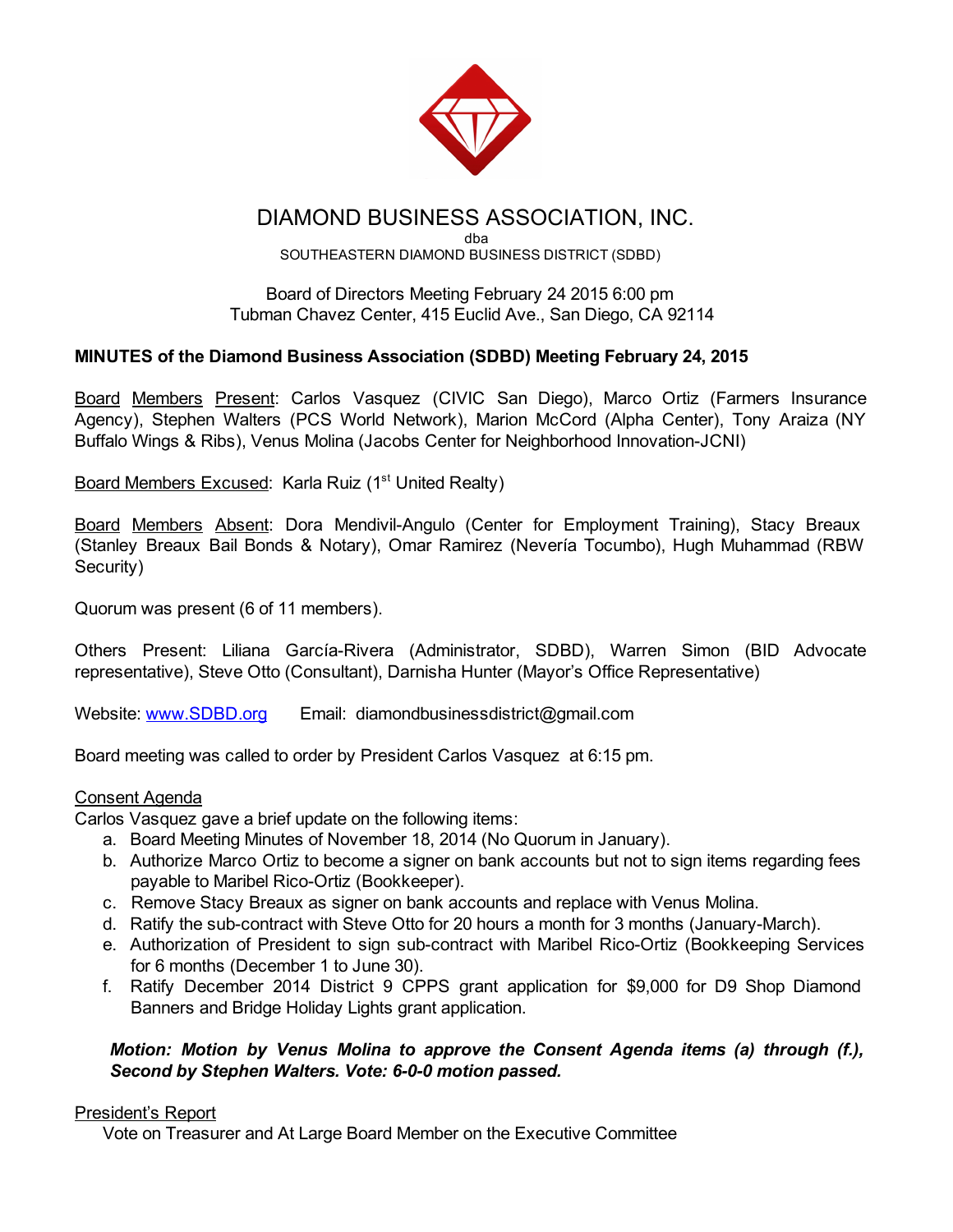Tony Araiza self-nominated himself as nominated as Treasurer. Self-Nominations were also received from Hugh Muhammad and Steve Walters for At Large Board Member. Discussion on whether or not a delegate of an At Large Member can have a vote at the Executive Committee. The Bylaws were cited but not conclusive. Carlos Vasquez said the votes at the Executive Committee meetings were only recommendations but the Board has the final vote. It was recommended that there be no proxy vote, that the Member At Large be a voting member of the Executive Committee, and this be an Action Item for the next Board meeting. It was decided to table the Member At Large Delegate to be discussed at the Executive Committee meeting agenda next month.

### *Motion: Motion by Stephen Walters to approve Tony Araiza as the Treasurer, Second by Venus Molina. Vote: 6-0-0 Motion passed.*

Discussion followed on the subject of letters of recommendation.

A policy is needed. Liliana García-Rivera to follow up with existing BIDs to see if they have a policy on this. Liliana García-Rivera gave a brief overview of the LISC request to ask for HUD funding for the future.

### *Motion: Motion by Venus Molina to approve a letter of support for LISC to apply for HUD funding, Second by Marco Ortiz. Vote: 600 motion passed.*

A follow up discussion took place on Steve Ward's request for a position letter regarding the name change of the Encanto Neighborhoods Community Planning Group to Chollas Creek Community Planning Group.

# *Motion: Motion by Marion McCord that the DBID write a letter stating the Diamond Business Association, Inc. holds no position on the name change of the Encanto Neighborhoods Community Planning Group, Second by Stephen Walters. Vote: 600 motion passed.*

Liliana gave a brief overview on the upcoming deadline of applying for the San Diego County Community Enhancement Grant and requested board authorization to apply.

#### *Motion: Motion by Venus Molina to authorize the Secretary to sign Resolution authorizing Carlos Vasquez, Marco Ortiz, and Liliana RiveraGarcia to sign the San Diego County Community Enhancement Grant application for 2016, second by Marco Ortiz. Vote: 600 motion passed.*

Board members and staff described the proposed FY2016 Budget in details (led by Steve Otto). Noted was an increase in staff allocation to accommodate a full-time Americorps Project Assistant and Liliana Garcia-Rivera's time increase from .5 to .7 percent to oversee operations and fundraising.

### *Motion: Motion by Venus Molina to approve the FY2016 Budget, second by Tony Araiza. Vote:* 6-0-0 motion passed.

Otto, Liliana García-Rivera and Carlos Vasquez commented on the Work Plan. Carlos Vasquez reminded the group that FY2016 is likely the final year that the reserve carry-over funds will be available, and that the staff and board will need a very ambitious effort to secure funds in order to carry on the programs beyond the next fiscal year.

### *Motion: Motion by Venus Molina to approve the Work Plan (Budget Narrative) for the 2016 for the City, Second by Stephen Walters. Vote: 6-0-0 motion passed.*